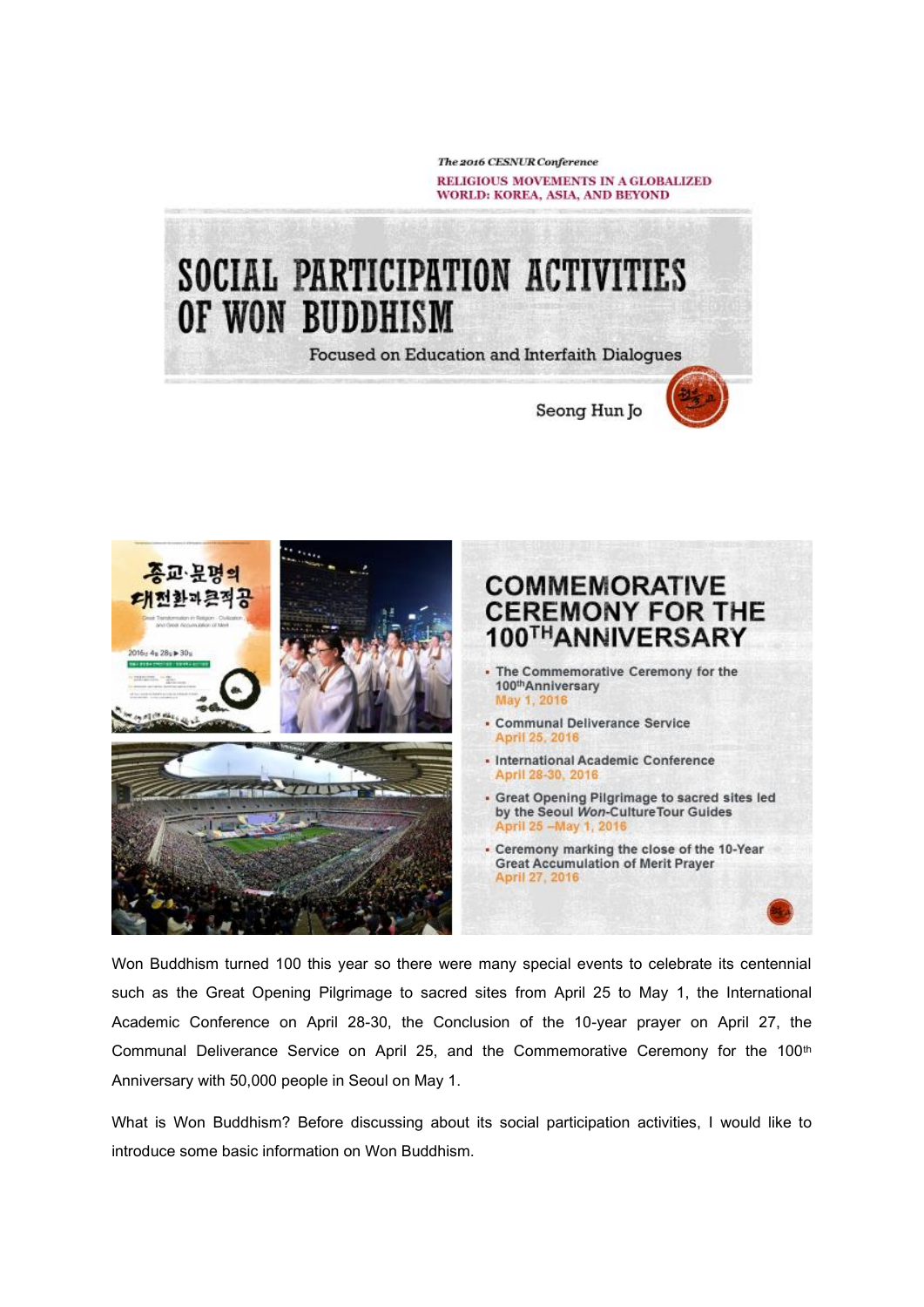

#### **COMMEMORATIVE STAMP 100TH ANNIVERSARY OF WON-BUDDHISM**

- Title: 100th Anniversary of Won-Buddhism
- · Date of Issue: April 28, 2016
- · Size of Stamp: 40mm X 30mm
- Designer: Park Eunkyung
- . The commemorative stamp features the Il-Won (One Circle), which is the symbol of Won-Buddhism that signifies ultimate truth; the founding motto; and an image of the Sacred Pagoda of the Founding Master Sotaesan located at the Won-Buddhism Holy Ground in Iksan, Korea.

Extracted from: http://www.korst.go.kr/eng/html/woeapoopyo/2016\_05.jsp?contld=e1040118

This is a commemorative stamp. It says Korea, 2016, 100 years, and 300; displays a circle and a pagoda; and has one sentence at the bottom. 300 Won is the price of the stamp in Korean currency, which is equal to about a quarter in US currency. The pagoda is for the Founding Master of Won Buddhism. The circle is the symbol of ultimate truth which the Founding Master became enlightened to a hundred years ago. Won Buddhists call this circle "Il-Won-Sang," which literally means "one circular image." The sentence at the bottom reads "With this Great Opening of matter, Let there be a Great Opening of spirit." It is the founding motto of Won Buddhism, and the meaning of "great opening of matter" and "great opening of spirit" will be discussed later. In all, the stamp tells us that Won Buddhism was established in Korea when the Founding Master attained great enlightenment on April 28, 1916.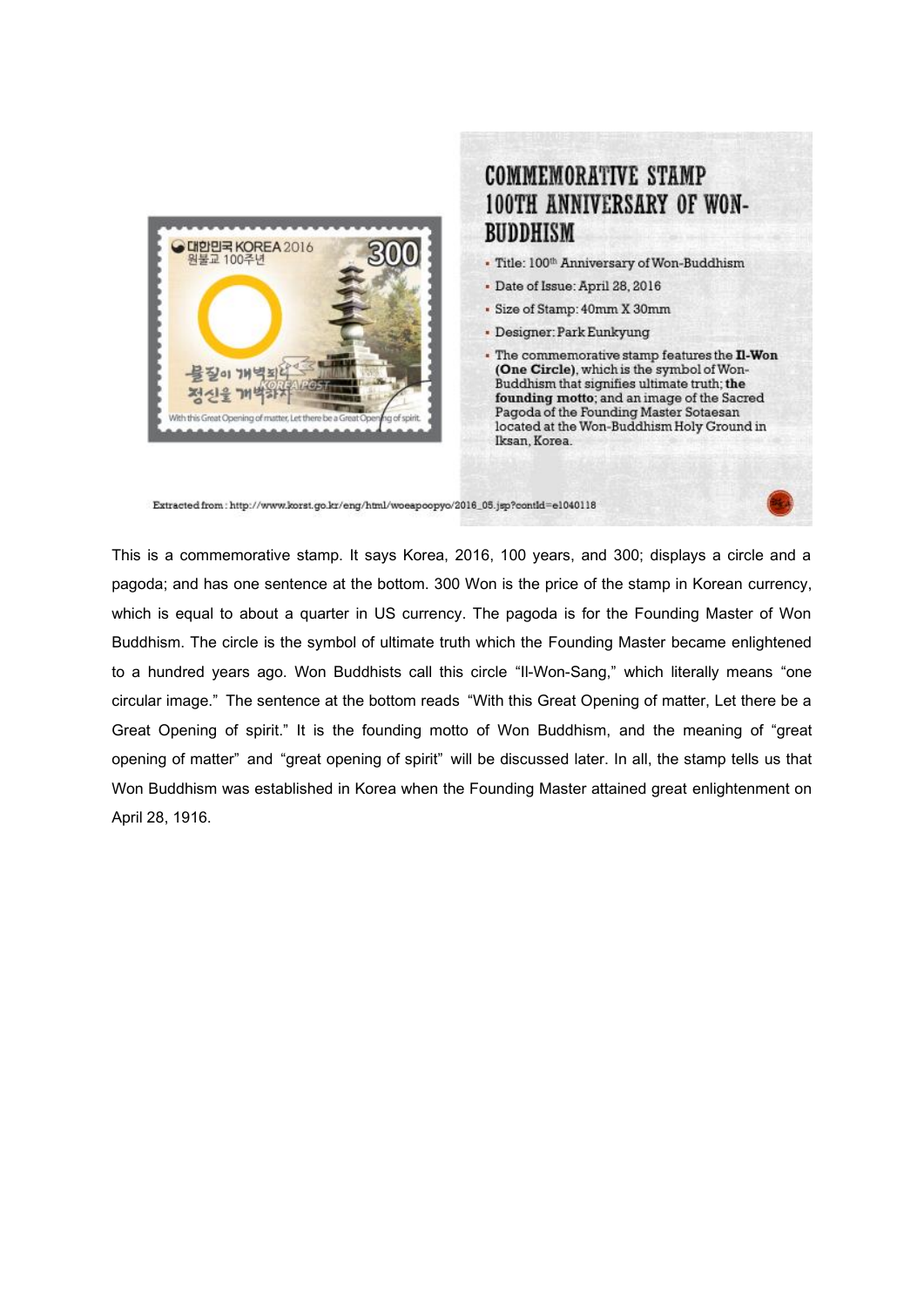



Extracted from: http://www.studyinkorea.go.kr/es/sub/college\_info/college\_info.do?ei\_code=530880

The first is on education in Won Buddhism. There are universities, schools and kindergartens run by Won Buddhism. One of them is Wonkwang University, which is 70 years old in 2016. Its mottoes are "Cultivation of Both Knowledge and Morality" and "Practice of Moral Principle." The vision of Wonkwang University basically follows Won Buddhist teachings.



### THE MINISTRY OF EDUCATION OF KOREAN GOVERNMENT

• "The principal of Mind Practice('마음공부' in Korean) of Won Buddhism as applied in its school is acknowledged as making a safe nest for students mentally suffering for bullying and school violence....the Mind Practice of Youngsan Seongji High School is regarded as a sound educational philosophy in our society... The biggest message<br>from Youngsan Seongji High School was that the students who have many difficulties in public education are not weak and are not at fault; the school system, which created difficulties for many students and culled them out of the existing system is to blame. Furthermore, it taught that schools should be diverse and more warm-hearted in nature." (p.44-45)

However, I want to talk about some special schools rather than this university. The Ministry of Education & Human Resources Development of the Korean Government published a white paper on alternative education. It says "The principle of Mind Practice('마음공부' in Korean) of Won Buddhism as applied in its schools is acknowledged as making a safe nest for students mentally suffering from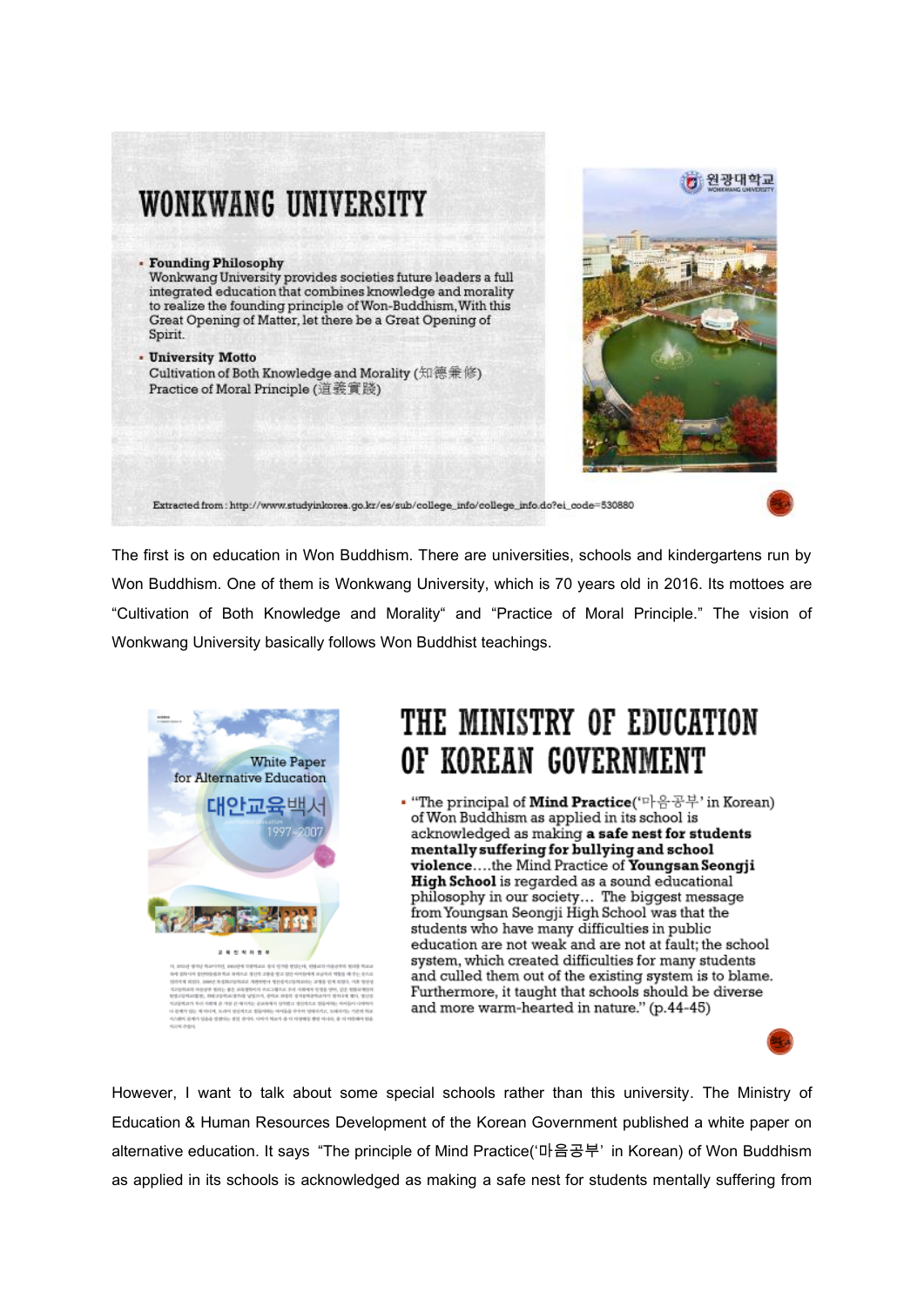bullying and school violence….the Mind Practice of Youngsan Seongji High School is regarded as a sound educational philosophy in our society… The biggest message from Youngsan Seongji High School was that the students who have many difficulties in public education are not weak and are not at fault; the school system, which created difficulties for many students and culled them out of the existing system, is to blame. Furthermore, it taught that schools should be diverse and more warmhearted in nature."



"Students and teachers<br>live in a "dormitory" like a family – nine<br>students share three state<br>in state we had a teacher has the fourth.<br> $\sim$  Students' liveliness<br>during our visit was<br>impressive. It was clear impressive. It was clear<br>that they enjoyed their<br>school life immensely."<br>OECD. (2000), *Motivati*<br>*ng Students for Lifelong* Learning, OECD<br>Publishing, Paris.

It is Youngsan Sungji High School. I know about this school because, during my practicum, I taught meditation there about 10 years ago. One thing I could not forget was a phrase I saw in the lobby of the school. It says, "지식은 버려도 사람은 버리지 않는다" in Korean or "We may discard knowledge, but we don't discard people". I think that is why the OECD (Organisation for Economic Co-operation and Development) said in 2000 that, "Students and teachers live in a 'dormitory' like a family – nine students share three bedrooms and a teacher has the fourth.  $\sim$  Students' liveliness during our visit was impressive. It was clear that they enjoyed their school life immensely." This is a small but beautiful school run by Won Buddhism.

Why then did Won Buddhism create this school? The answer can be found in its teachings.

# YOUNGSAN SUNGJI HIGH SCHOOL

<sup>&#</sup>x27;'We may discard<br>knowledge, but we<br>don't discard people''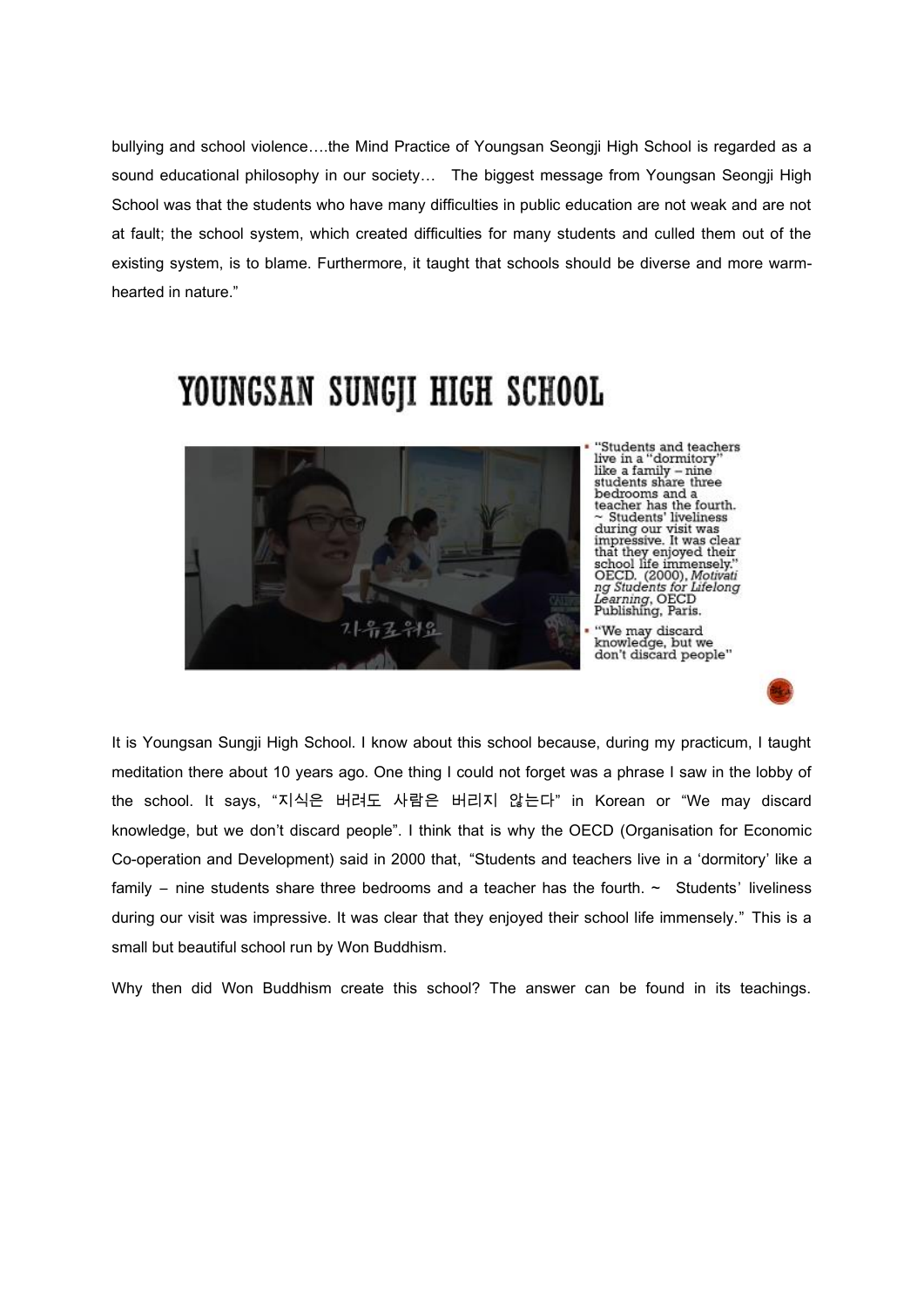EVERYWHERE A BUDDHA IMAGE EVERY ACT A BUDDHA OFFERING 재체불상<br>사사불<u>용</u> · Everywhere is the Buddha-image; Do everything as making an offering to Buddha. (Chung's translation) · Since all things in the universe are precisely th e transformation bodies of the Dharmakaya Bu ddha, every place we find ourselves there is a buddha (Everywhere a Buddha Image) and all our acts are the dharma of buddha offerings (E very Act a Buddha Offering). • 읽기 편한 version으로 바꿀 필요가 있음. Everywhere a Buddha image every act a Buddha offering Extracted from: 석연서예작품 

On the left is the calligraphy for the motto of faith. It says, "Everywhere A Buddha Image, Every Act A Buddha Offering." People consider people as buddhas or "We may discard knowledge, but we don't people." discard **The** Principal **Book** of Won-Buddhism says "Since all things in the universe are precisely the transformation bodies of the Dharmakaya Buddha, e very place we find ourselves there is a buddha (Everywhere a Buddha Image) and all our acts are the dharma of buddha offerings (Every Act a Buddha Offering)."



**Educating Others' Children** 

#### EDUCATING OTHERS' **CHILDREN**

. The 3rd article of The Four Essentials

. Our aim is to advance the world's civilization by expanding educational institutions, transcending the boundary between self and others, and widely educating all those who come later, and to enable all fellow beings to live a life of paradise.

on what levenbars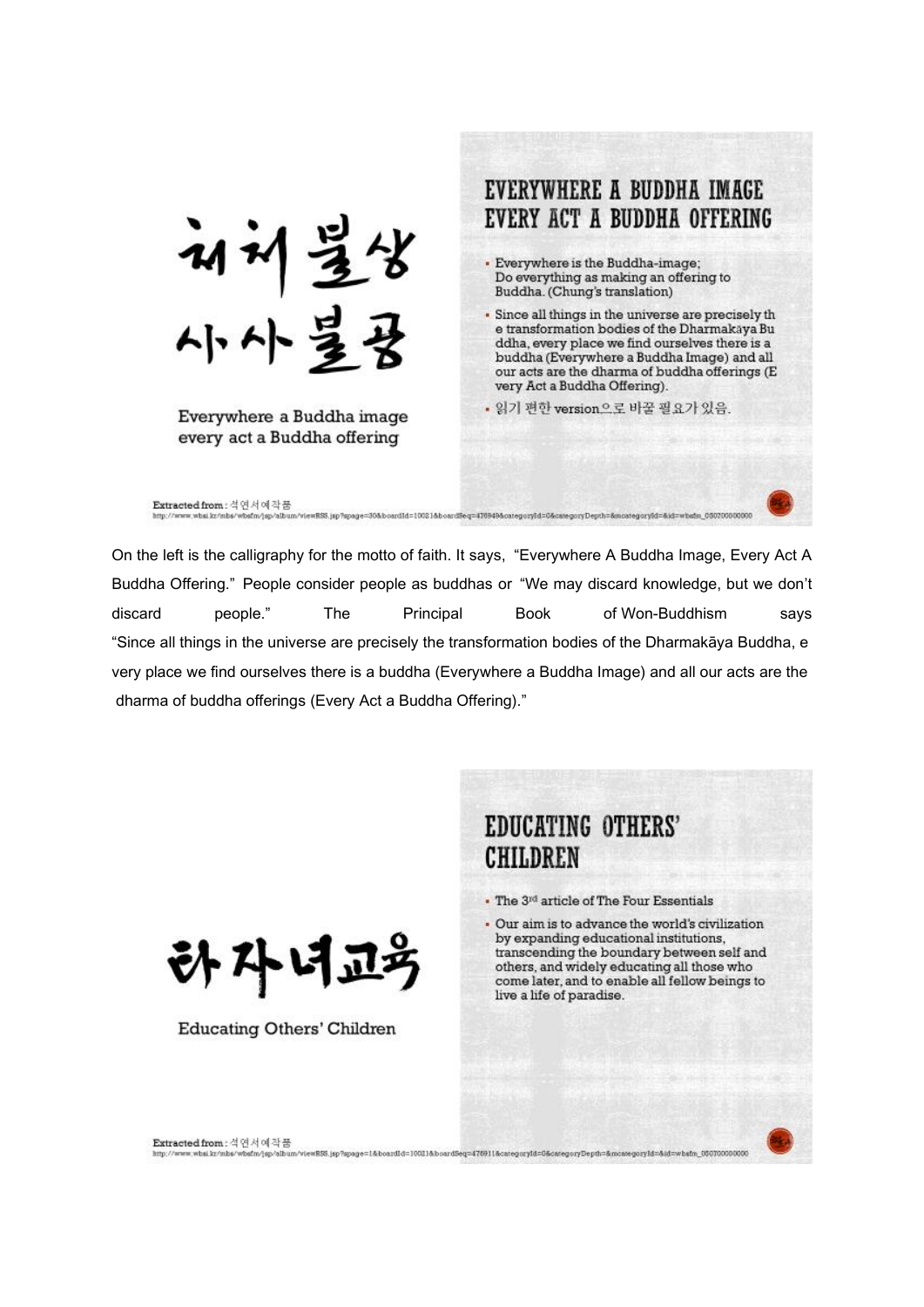And there are the Four Essentials for an equal society. The 3<sup>rd</sup> is Educating Others' Children. Our aim is to advance the world's civilization by expanding educational institutions, transcending the boundary between self and others, and widely educating all those who come later, and to enable all fellow beings to live a life of paradise.

### **ALTERNATIVE EDUCATION FOR** YOUNG NORTH KOREAN DEFECTORS

- . Hangyere High School is the first alternative school for students who came from North Korea.
- . The principal of the school had a long and deep experience about alternative education. For example, he was a vice-principal of Youngsan Seongji High School and principal of Songhak Middle School(the first alternative middle school in Korea).
- · Naturally "Everywhere a Buddha image, Every act a Buddha Offering



The man on the right is the principal of Hangyere High School. He managed Youngsan Seongji High School for a long time as vice-principal. A news article introduced him with the headline, "The Godfather of Alternative Education." Naturally, the spirit of Youngsan Seongji High School influenced Hangyere High School, which is the first alternative school for students who came from North Korea. So Hangyere school could warmly embrace young students who escaped from North Korea by healing their suffering and educating them to understand South Korean society.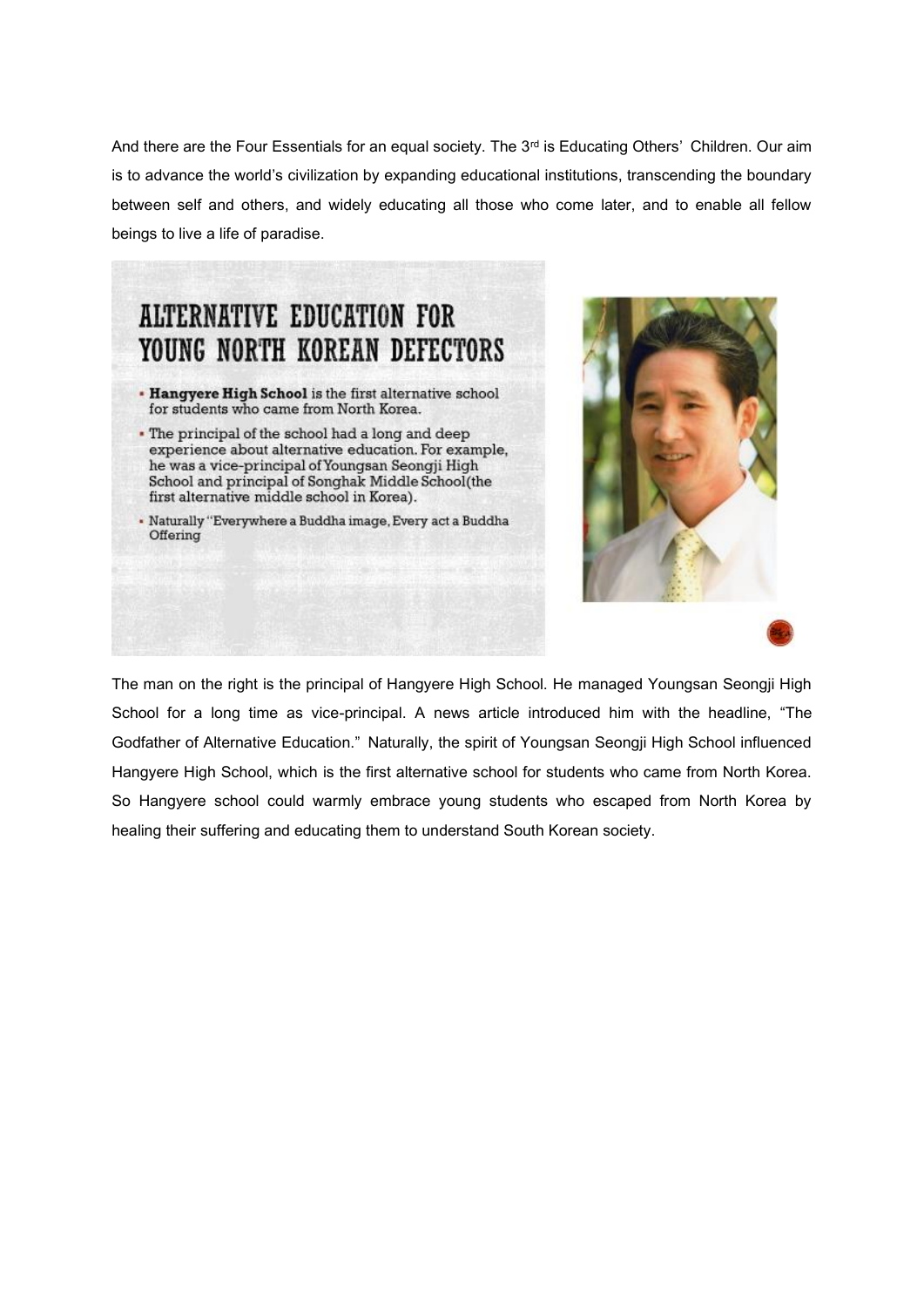

#### **• Mission and Goals**

The mission of the Won Institute of Graduate Studies is to provide quality graduatelevel professional education and training in the practical applications of spirituality<br>and the healing arts for the well-being of individuals and society. It is guided by the conviction that meditation is essential to spiritual cultivation, and that spiritual cultivation is necessary to balance material and technological advances.

- In 2002, it began with Acupuncture Studies, Applied Meditation Studies and Won Buddhist Studies and these studies tell the feature of the Institute.

http://www.woninstitute.edu/



Next is a somewhat different type of school. The Won Institute of Graduate Studies in the US started in 2002 with three graduate-level degree programs. Acupuncture Studies, Applied Meditation Studies, and Won Buddhist Studies. The mission of the Won Institute of Graduate Studies is to provide quality graduate-level professional education and training in the practical applications of spirituality and the healing arts for the well-being of individuals and society. It is guided by the conviction that meditation is essential to spiritual cultivation, and that spiritual cultivation is necessary to balance material and technological advances. So even Acupuncture Studies students learn and practice meditation each semester.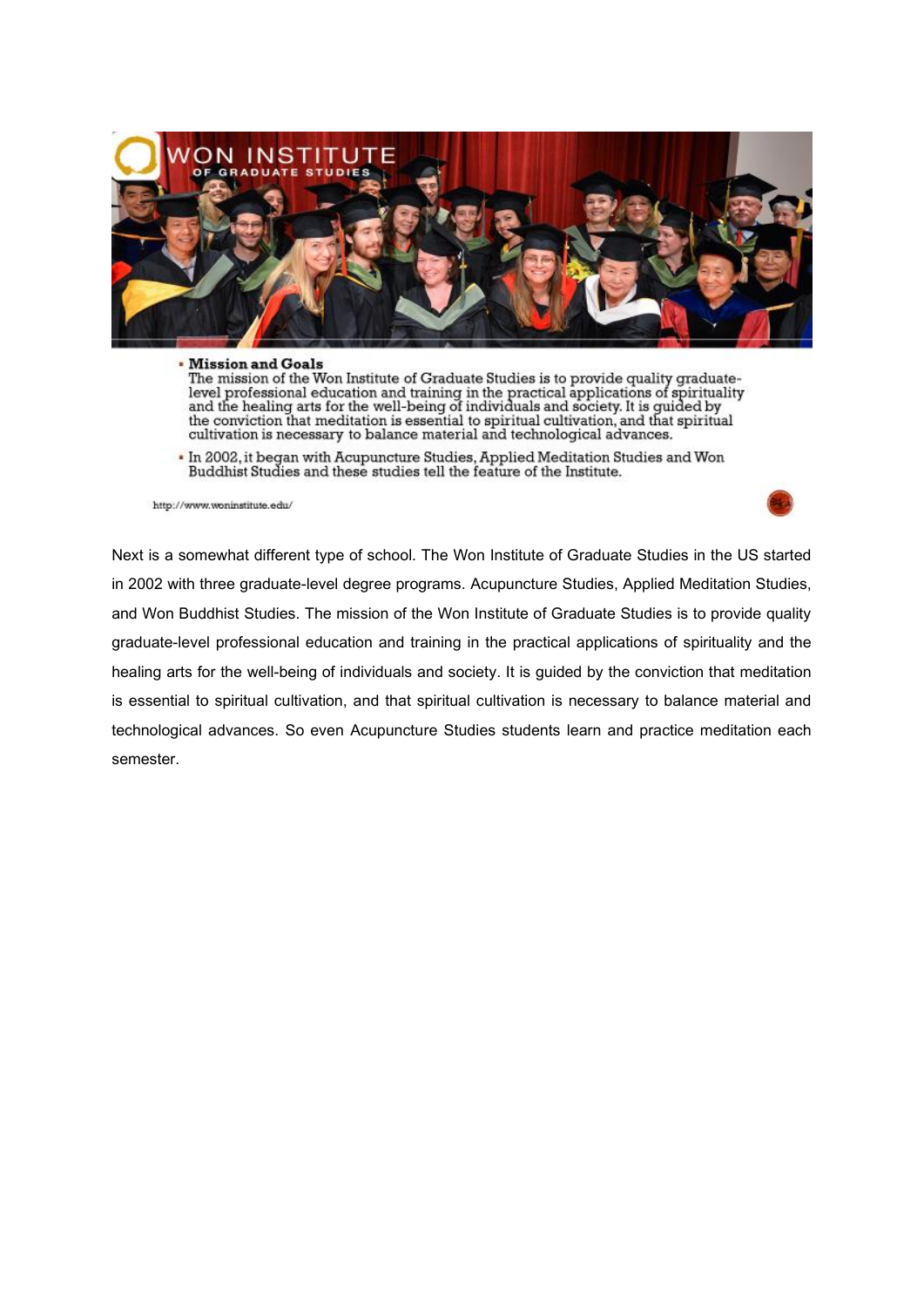

There are some more overseas schools. For example, a woman's development center that teaches specific skills to enable women to live on their own in Kaphunga, Swaziland, Africa. Samdong schools in Nepal and in Laos, and a Job Education Center in Mongolia. These schools have been established based on the needs of local societies. And the lady in the middle is a Won Buddhist minister who has volunteered more than 20 years in Africa.

불길이 개벽54시<br>정신을 개별하자

With this Great Opening of matter, Let there be a Great Opening of spirit.



Extracted from: 석연서예작품

Matter implies scientific development. This society is changing extremely rapidly through material and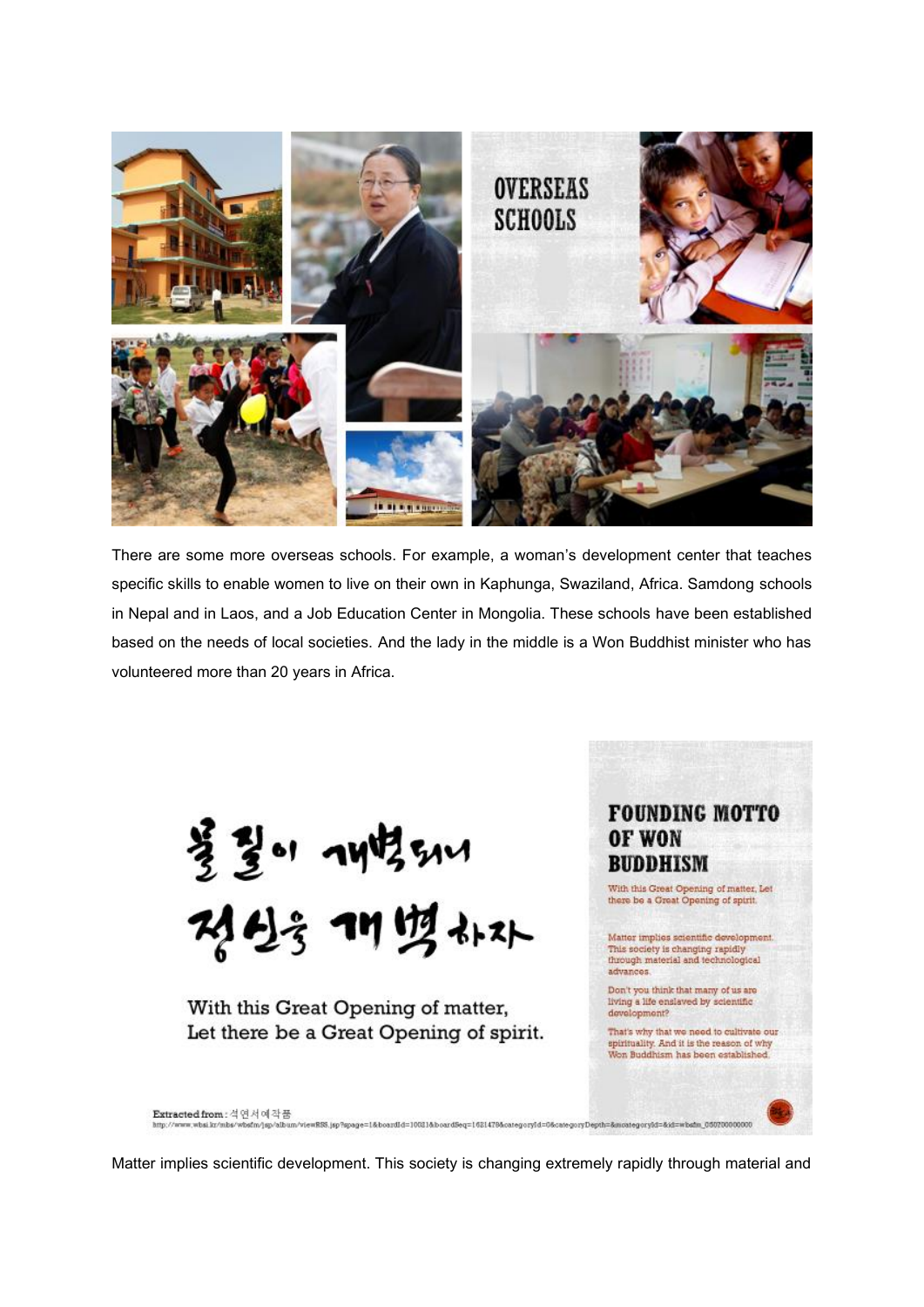technological advances. Don't you think that many of us are living a life enslaved by scientific development? The word "enslaved" is a very serious term. Unfortunately, this is happening in this society right now. Many global challenges such as climate change and nuclear contamination are directly and indirectly influenced by scientific development. Scientific development can work positively for our society if the people also continue to grow and develop spiritually. The founding motto of Won Buddhism is "With this Great Opening of matter, Let there be a Great Opening of spirit." We need to cultivate our spirituality, and this is the reason why Won Buddhism was established. As material civilization develops, cultivate spiritual civilization accordingly.



#### KOREA CONFERENCE OF **RELIGIONS FOR PEACE**

- Interfaith Harmony Festival in 2015
- . The 30-year-old KCRP, where Won Buddhism has participated very actively in working for cooperation and dialogue among religions in Korean society.

This is the ceremony of the Interfaith Harmony Festival in 2015. Six people are standing in the photo. They are each leaders of religions in Korea: Buddhism, Roman Catholicism, Protestantism, Chondokyo, Confucianism and Won Buddhism. It was hosted by KCRP(Korea Conference of Religions for Peace). The history of Interfaith dialogue in South Korea started about 50 years ago, and the 30-year-old KCRP, where Won Buddhism has participated very actively, is working for cooperation and dialogue among religions in Korean society.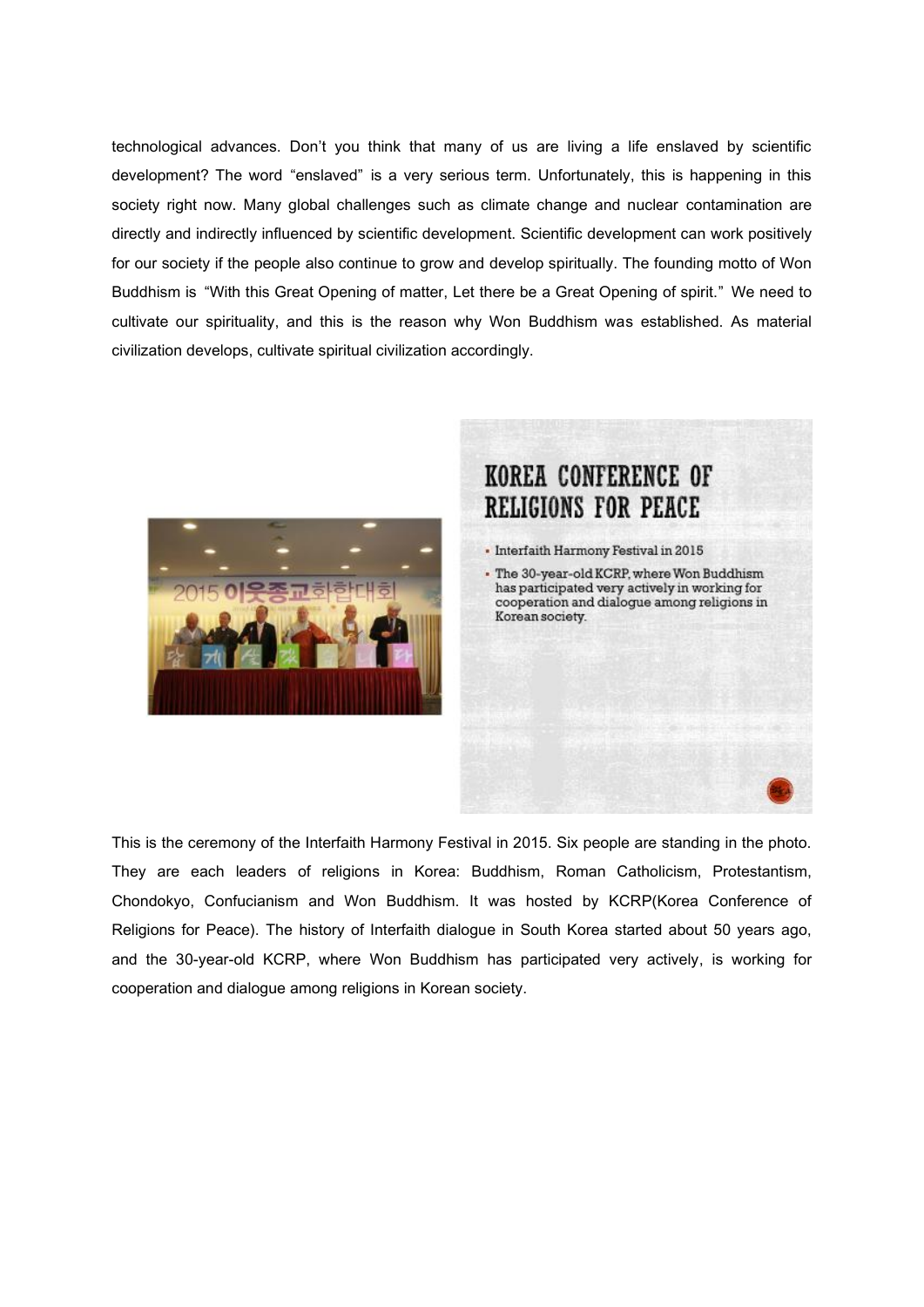

The photo is for the 8th ACRP General Assembly. ACRP stands for Asian Conference of Religions for Peace. About 450 religious leaders from 25 Asian countries participated in the conference and prayed for the resolution of conflicts and world peace.



The picture shows the moment, on May 6, 1984, when Pope John Paul the Second visited South Korea and met the Third Head Dharma Master of Won Buddhism. At that moment, the master made the Three Suggestions for World Peace. One of them is to establish a religious UN or United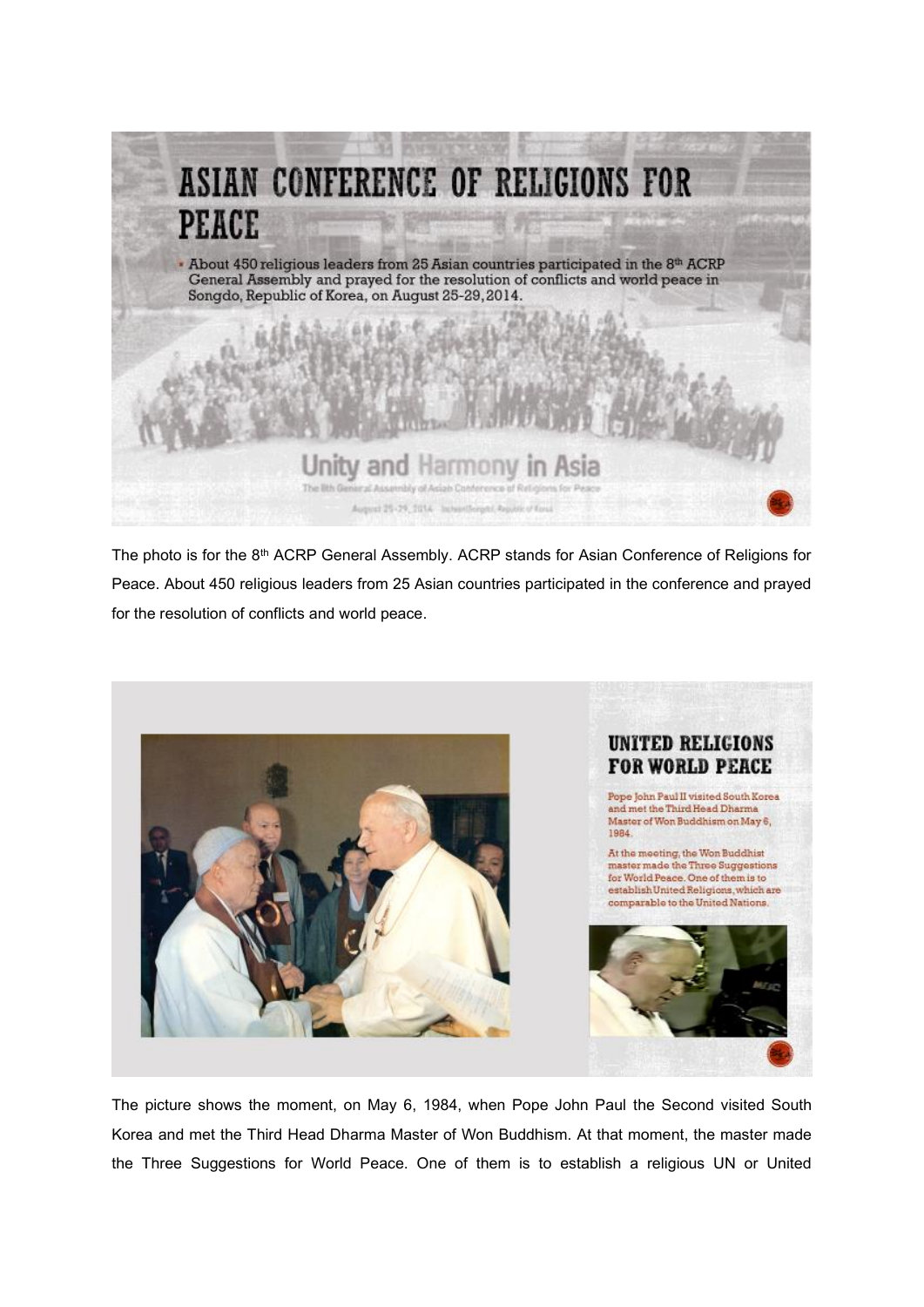Religions comparable to the political United Nations.

To fully understand the reasoning behind this, one needs a background understanding of Won Buddhist teachings. Won Buddhism regards the relationship between religions and politics as the mother and father of the family respectively or the two wheels of a cart. Both parents together can make a better family and both wheels together can move the cart. Family and cart imply the world where we are living together. Through the work of religions, we can do something positive for the world.

And nowadays it is hard for one religion to solve the global problems created by scientific development (or Great Opening of matter). We don't have time to waste fighting among religions. We really need to solve problems together through interfaith dialogue and cooperation. This will deepen the relationship of religions, and the Won Buddhists foretell it will naturally make a kind of United Religions for world peace as the third Head Dharma Master of Won Buddhism suggested to the Pope in 1984.

空气가 은혜십시아

Everything is Grace



Everything is Grace. Without the heaven and earth, we cannot exist and live life. Neither can we live without parents, nor fellow beings. Everything is supporting us to exist and live our lives right here. They are the Graces. We are interconnected with the graces, and we can also create grace to others. Won Buddhists want to create grace because we are living within grace.